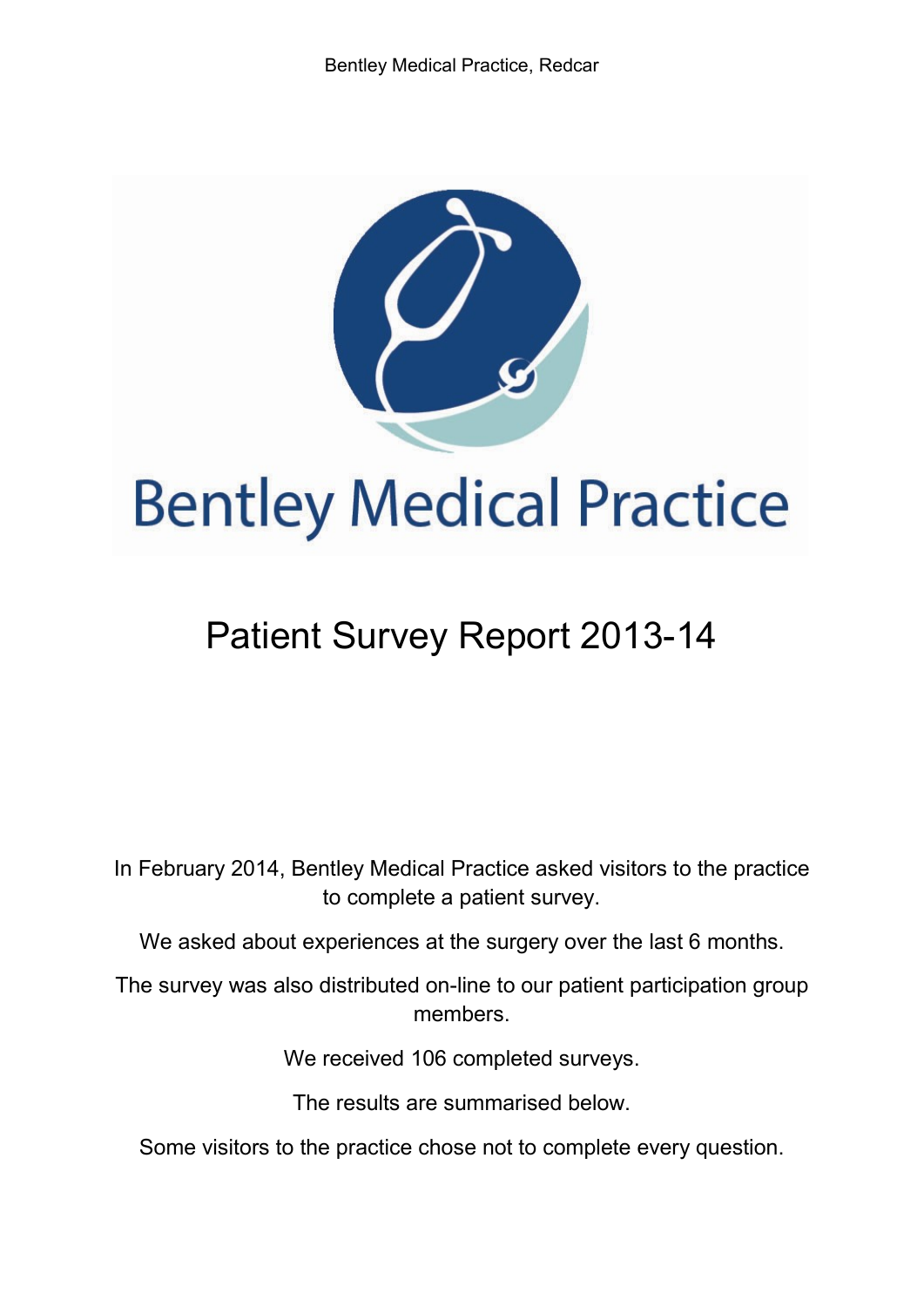## 1. Did you have difficulty getting through to the surgery on the telephone?

| Yes | No  | <b>Unknown</b> |
|-----|-----|----------------|
| 13% | 85% | 2%             |

#### 2. Did you get an appointment at a time you wanted?

| Yes | No  | <b>Unknown</b> |
|-----|-----|----------------|
| 77% | 20% | 3%             |

#### 3. Did you speak to the clinician (GP / nurse practitioner) you wanted?

| Yes | No  | <b>Unknown</b> |
|-----|-----|----------------|
| 76% | 23% | 1%             |

#### 4. Are you aware you can choose a time when you can speak to a clinician (GP / nurse practitioner) in the practice?

| Yes | N٥  | <b>Unknown</b> |
|-----|-----|----------------|
| 45% | 54% | 1%             |

## 5. Were you satisfied with your contact with the clinician (GP / nurse practitioner)?

| Yes | No | <b>Unknown</b> |
|-----|----|----------------|
| 90% | 7% | 3%             |

#### 6. Did you feel the clinician (GP / nurse practitioner) listened to you?

| Yes | N٥  | Unknown |
|-----|-----|---------|
| 88% | 10% | 2%      |

#### 7. Do you have access to the internet?

| Yes | No  | <b>Unknown</b> |
|-----|-----|----------------|
| 77% | 23% | ገ%             |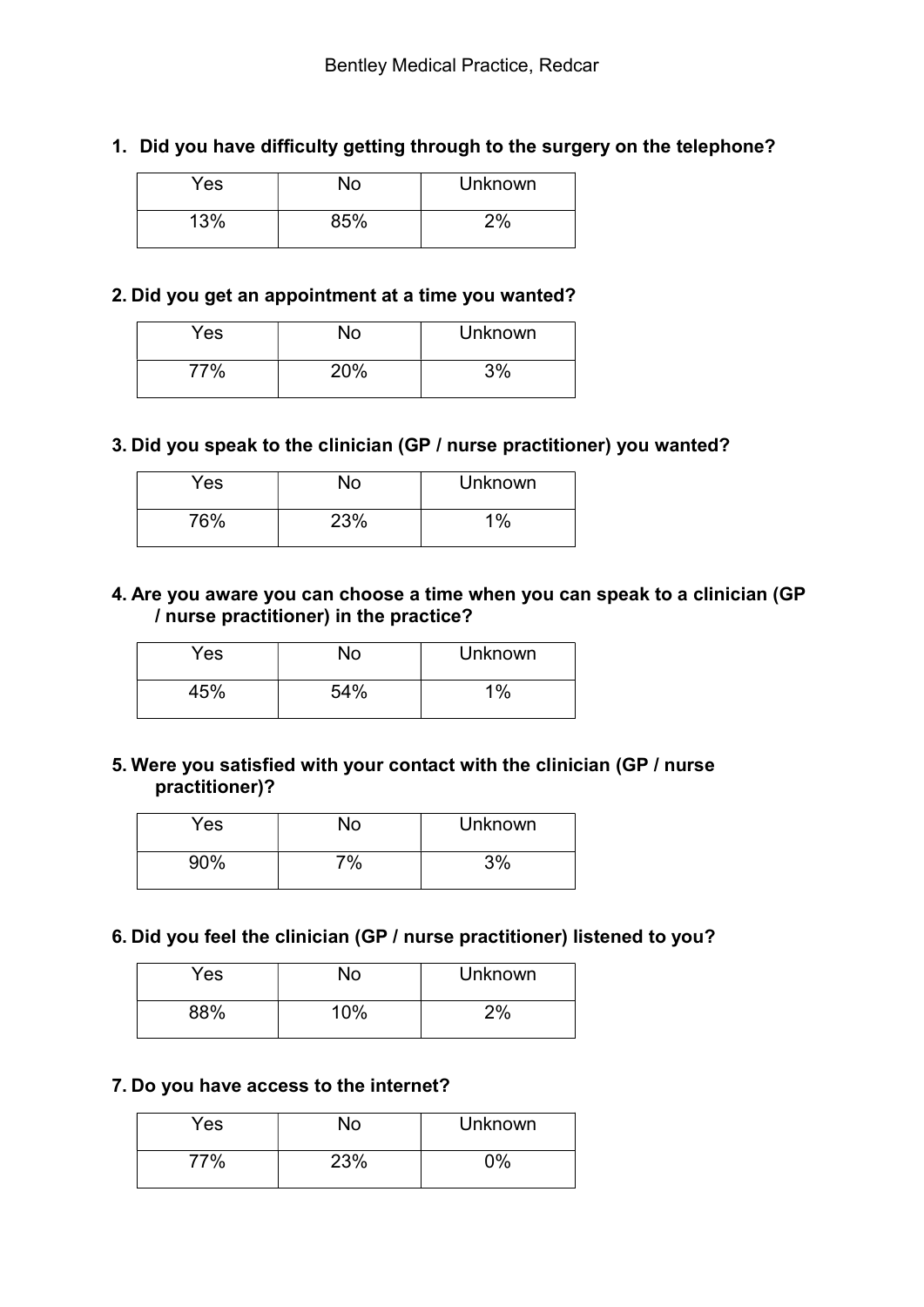#### 8. Are you aware the practice has a website?

| Yes | No  | <b>Unknown</b> |
|-----|-----|----------------|
| 70% | 30% | $0\%$          |

## 9. If yes, have you used it?

| Yes | No  | <b>Unknown</b> |
|-----|-----|----------------|
| 28% | 72% | $0\%$          |

## 10. Are you aware you can book telephone consultation appointments online?

| Yes   | No  | <b>Unknown</b> |
|-------|-----|----------------|
| $2\%$ | 57% | 1%             |

## 11. Are you aware you can arrange your prescription online?

| Yes | No  | <b>Unknown</b> |
|-----|-----|----------------|
| 48% | 51% | $1\%$          |

## 12. Would you be interested in consulting with a clinician in a virtual environment e.g. Skype, Face time?

| Yes | No  | <b>Unknown</b> |
|-----|-----|----------------|
| 16% | 83% | $1\%$          |

## 13. Do the present opening times meet your needs?

| <b>Yes</b> | No | <b>Unknown</b> |
|------------|----|----------------|
| 93%        | 5% | $1\%$          |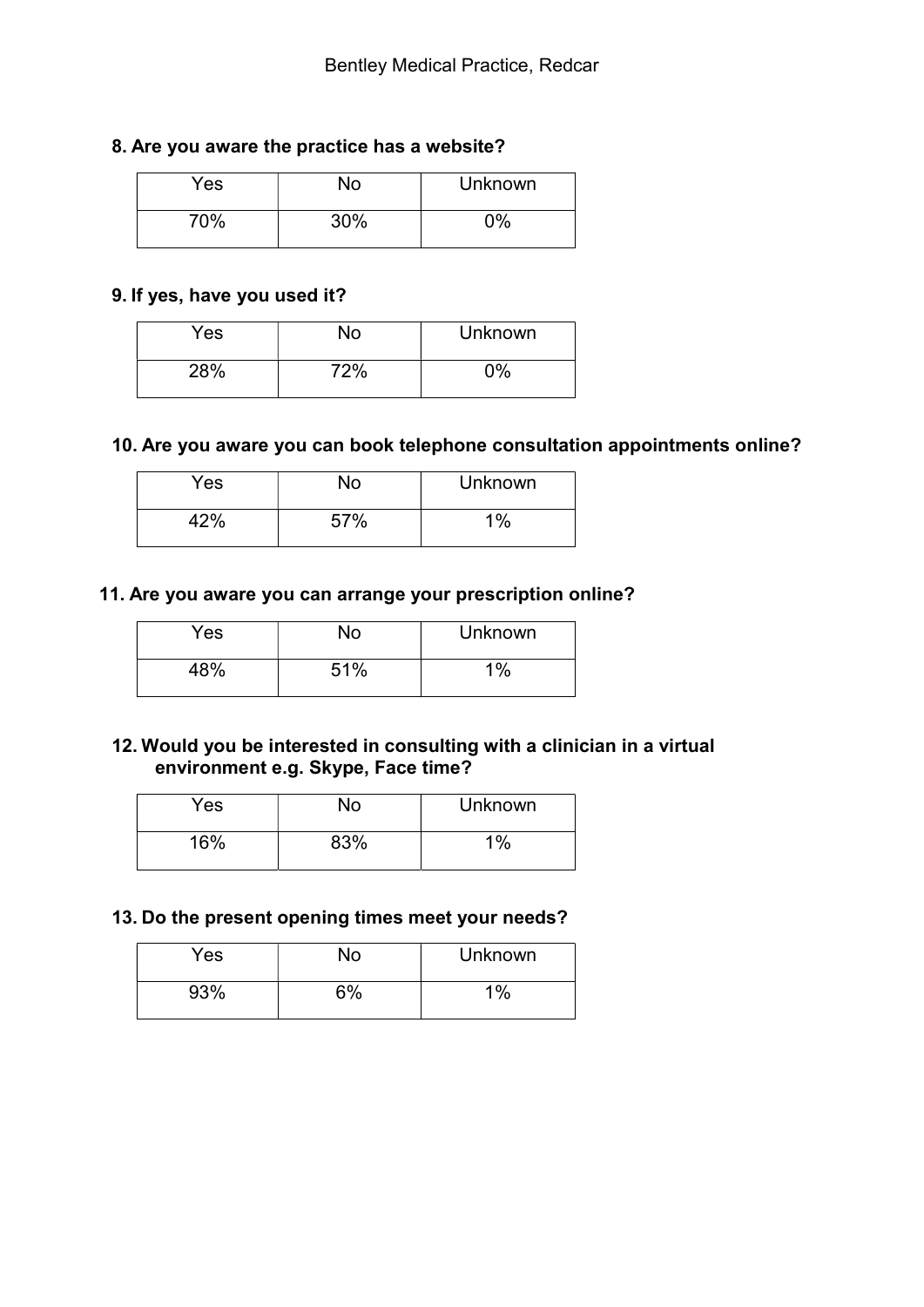#### 14. Are you aware we open on a Saturday morning and appointments are available at Bentley Medical Practice on Monday and Thursday late nights?

| Yes | N٥  | <b>Unknown</b> |
|-----|-----|----------------|
| 67% | 30% | 3%             |

## 15. Are you aware the practice has a patient group?

| Yes | No  | <b>Unknown</b> |
|-----|-----|----------------|
| 29% | 68% | 3%             |

#### 16. Are you aware the practice has a virtual patient group who communicate over email?

| <b>Yes</b> | No  | <b>Unknown</b> |
|------------|-----|----------------|
| 18%        | 77% | 5%             |

#### 17. Would you be interested in joining the group?

| Yes            | ٧o  | <b>Unknown</b> |
|----------------|-----|----------------|
| $\frac{10}{6}$ | 88% | 5%             |

#### 18. How old are you?

| Under 16 | $16 - 24$ | $25 - 34$ | $35 - 44$ | $45 - 54$ | $55 - 74$ | Over 75 |
|----------|-----------|-----------|-----------|-----------|-----------|---------|
| vears    | vears     | vears     | vears     | vears     | vears     | vears   |
| $1\%$    | 11%       | 19%       | 14%       | 12%       | 32%       | 7%      |

3% - Unknown, 1% - Various e.g. Nursing Home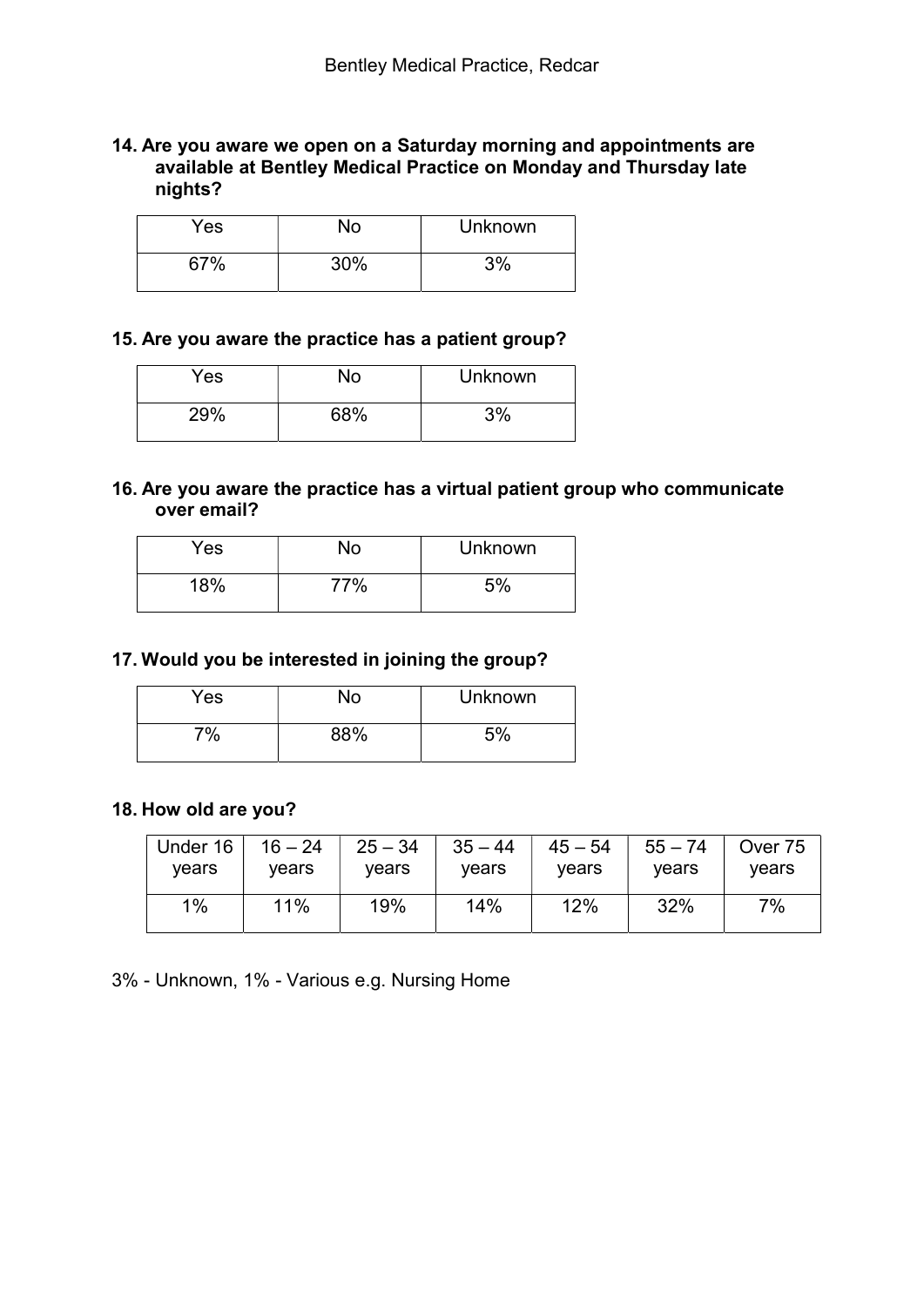

## 19. Are you male or female?

| Male | Female | Representing more than<br>one respondent e.g. care<br>home | Unknown |
|------|--------|------------------------------------------------------------|---------|
| 31%  | 64%    | 1%                                                         | $4\%$   |

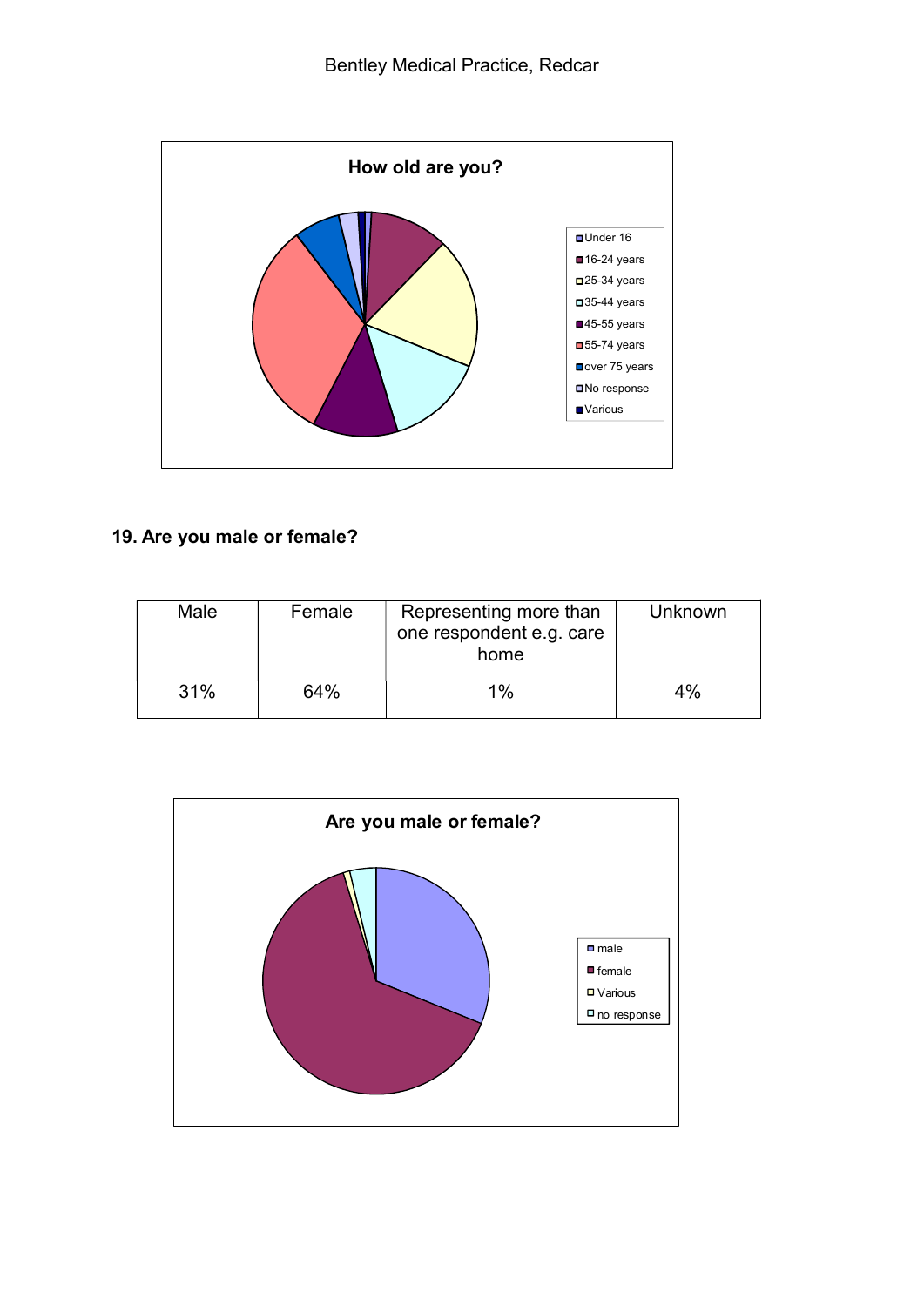## 20. Do you have a long standing illness or infirmity?

| Yes | No  | Unknown |
|-----|-----|---------|
| 34% | 60% | 6%      |

## 21. How many times have you visited the practice in the last 12 months?

| <b>Never</b> | $0 - 5$ times | $5 - 10$ times | More than 10<br>times | Unknown |
|--------------|---------------|----------------|-----------------------|---------|
| 6%           | 48%           | 24%            | 19%                   | 3%      |

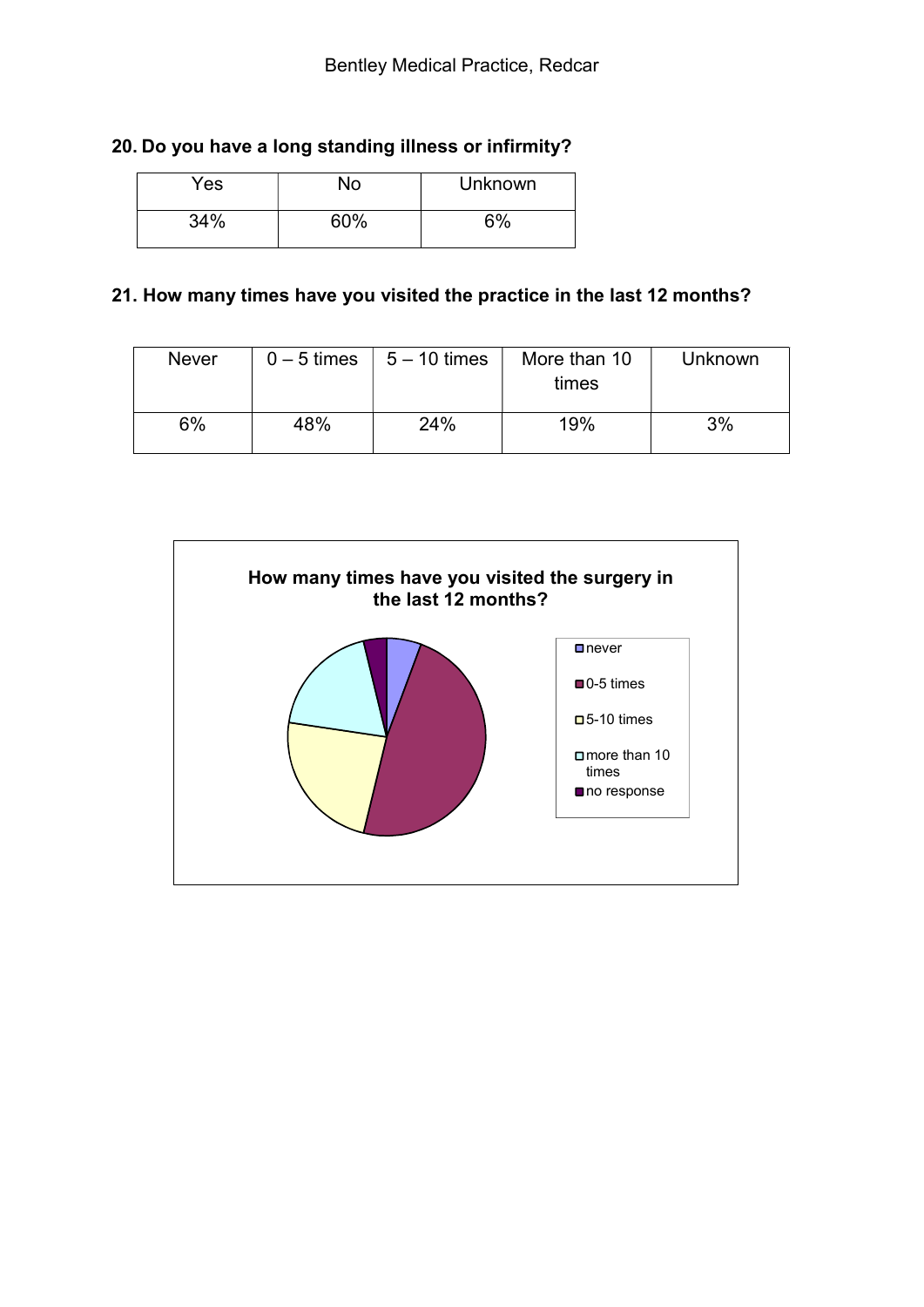## Additional Comments

| Very happy with the service                                                                                              | Thank you                                                                                                                                                                                                                                                                                   |
|--------------------------------------------------------------------------------------------------------------------------|---------------------------------------------------------------------------------------------------------------------------------------------------------------------------------------------------------------------------------------------------------------------------------------------|
| Don't like the self-check in (touch is a<br>problem because of hygiene?)                                                 | We provide alcohol gel for patients to use<br>at the self-check in. We will however add<br>some signage to this area to highlight<br>when and how to use the alcohol gel.<br>The self-check in cleaned daily                                                                                |
| Do not like the telephone before<br>appointment system, I know when I am ill<br>and require appointment!                 | Thank you for your comments. Many<br>ailments can be treated safely and<br>effectively following a telephone<br>consultation. Please read our leaflet on<br>telephone consultation.<br>We are happy to discuss your concerns<br>regarding the new appointment system at<br>your convenience |
| Pleased with the way the practice is run                                                                                 |                                                                                                                                                                                                                                                                                             |
| Very satisfied with availability of all<br>services thank you                                                            |                                                                                                                                                                                                                                                                                             |
| Being pregnant I've been a lot                                                                                           |                                                                                                                                                                                                                                                                                             |
| Dr XXXXX is / has been brilliant with my<br>daughter                                                                     |                                                                                                                                                                                                                                                                                             |
| Happy                                                                                                                    |                                                                                                                                                                                                                                                                                             |
| Don't like telephone consultations                                                                                       |                                                                                                                                                                                                                                                                                             |
| Why do we have to speak to the doctor<br>over the phone before we can make<br>appointment, I like to speak face to face! | The initial telephone appointment allows<br>our clinicians to make quick contact with<br>our patients. This in turn allows any<br>investigations to be completed before<br>follow up.                                                                                                       |
|                                                                                                                          | The telephone contact also means our<br>clinicians can interact with more patients<br>on a daily basis                                                                                                                                                                                      |
| Nice to know the opening times                                                                                           | Our opening times and services are<br>detailed in the practice leaflet, available<br>at reception                                                                                                                                                                                           |
| Hope, through good health I don't need<br>to use the surgery often                                                       |                                                                                                                                                                                                                                                                                             |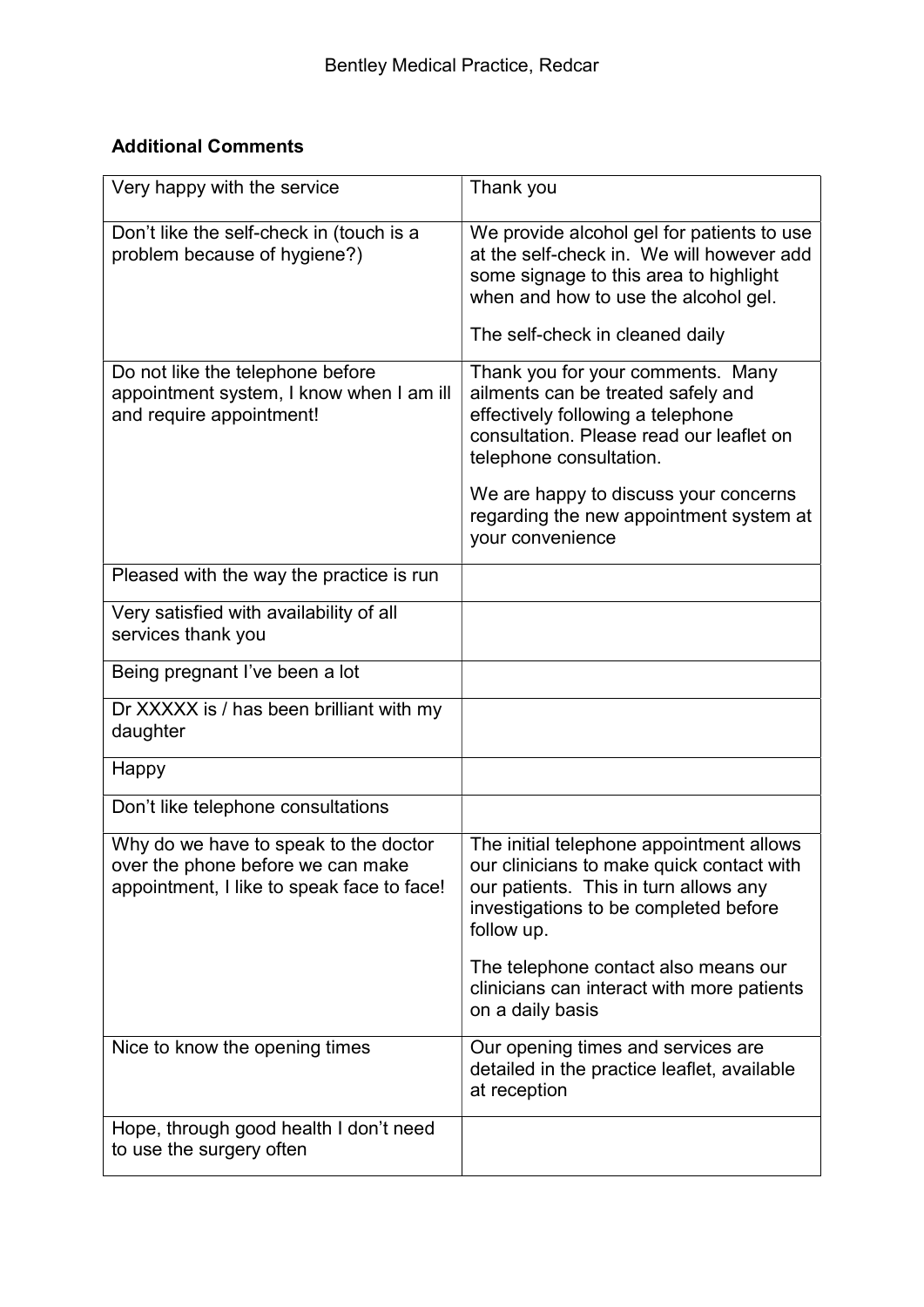| Brilliant service very nice staff also XXX<br>and XXX are very good also receptionists                                                                                                                                                              |                                                                                                                    |
|-----------------------------------------------------------------------------------------------------------------------------------------------------------------------------------------------------------------------------------------------------|--------------------------------------------------------------------------------------------------------------------|
| I have visited so much as I been<br>pregnant, I have been very happy with<br>the care I have received                                                                                                                                               |                                                                                                                    |
| Brill service, staff lovely                                                                                                                                                                                                                         |                                                                                                                    |
| Don't really like the new phone system.<br>But nurses and doctors are always really<br>helpful and easy to talk to                                                                                                                                  |                                                                                                                    |
| Always excellent service                                                                                                                                                                                                                            |                                                                                                                    |
| Excellent service – no complaints what<br>so ever                                                                                                                                                                                                   |                                                                                                                    |
| Happy with the services given                                                                                                                                                                                                                       |                                                                                                                    |
| I am happy with the initial telephone<br>discussions. Each time it has results in<br>me getting an appointment with a doctor<br>or nurse and a satisfactory conclusion                                                                              |                                                                                                                    |
| If a face to face discussion is required,<br>Skype is no substitute for a physical<br>examination. I would not want this type<br>of consultation and I am computer literate                                                                         | Thank you for your comments. This area<br>is only in discussion phase and it would<br>not be suitable for everyone |
| I also have strong reservations about<br>telephone consultations unless they are<br>for very minor illnesses or for feedback<br>and advice following previous<br>investigations or consultations e.g.<br>discussing blood results and further tests |                                                                                                                    |
| Don't like the phone consultations don't<br>seem personal enough                                                                                                                                                                                    |                                                                                                                    |
| You have a great crew running the<br>practice – keep it up                                                                                                                                                                                          |                                                                                                                    |
| <b>Great service</b>                                                                                                                                                                                                                                |                                                                                                                    |
| Dr XXXX and most staff have generally<br>always done their best for me - being a<br>difficult patient!                                                                                                                                              |                                                                                                                    |
| Not got email, add as now, but in the<br>future will endeavour to be connected<br>thank you                                                                                                                                                         |                                                                                                                    |